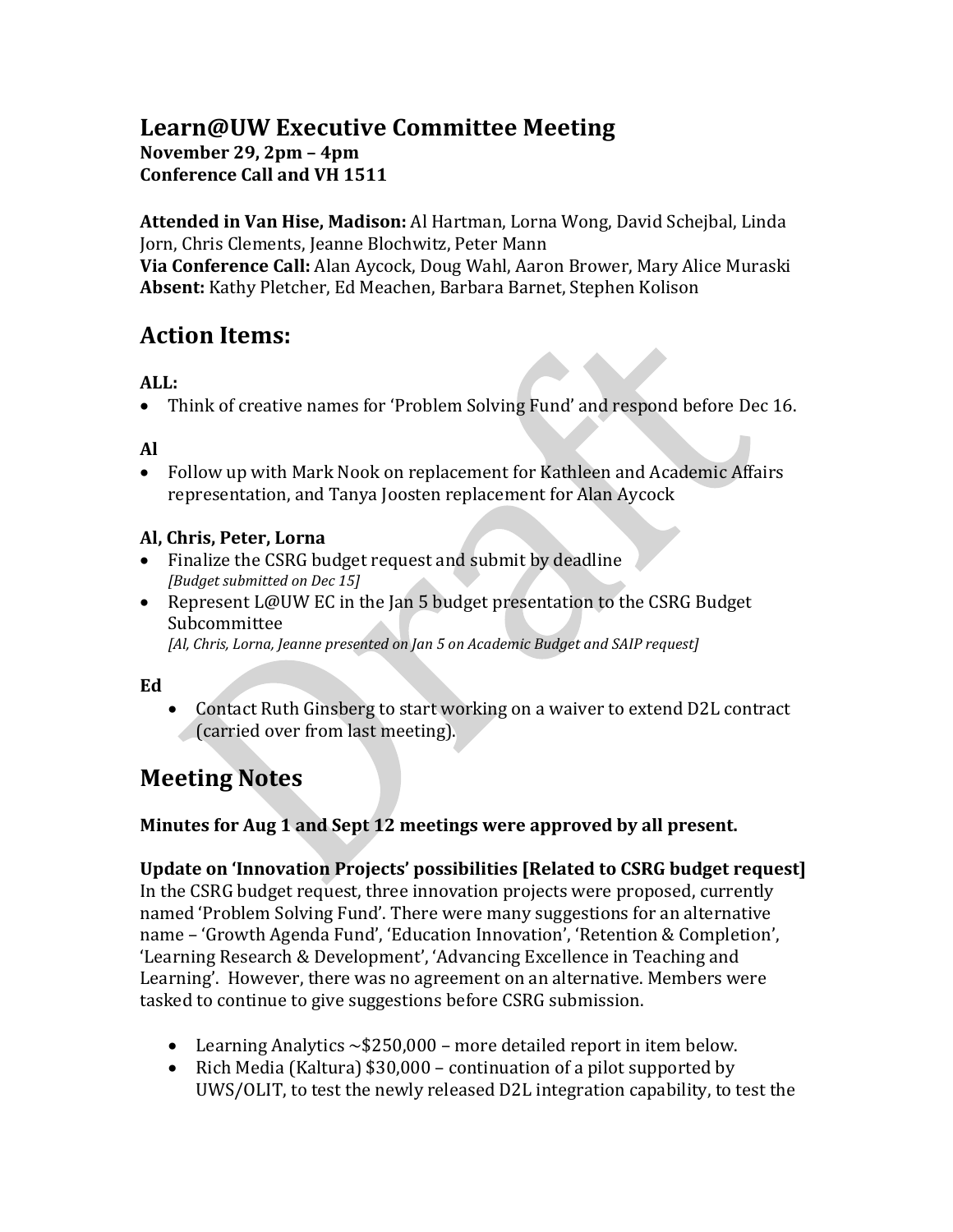new capabilities on captioning and mobile delivery.

• LMS Projects \$50,000 – for research and development on LMS, to be better prepared for contract renewal next year, LMS space is in transition, to explore content independence, campuses are encouraged to experiment, need resources to monitor and support.

All three projects were endorsed by the Executive Committee members present. In addition the Executive Committee also endorsed continuing the e-portfolio and web conferencing functions approved last year.

#### **Update on D2L Analytics Pilot – Lorna**

- Ed and Lorna have been working with Al Essa at D2L on details of pilot project plan and pricing the past couple of months. Ed, Lorna, Lorie, and Linda Jorn followed up with D2L including John Baker at Educause.
- Ed and Lorna visited with M John at Warf, who advised that the IP venue may not be strong case to follow, we should aggressively pursue deep discount of license and other cost.
- Information from D2L had been slow. *[Note: Much progress has been made in the month of Dec with a series of meeting between D2L and Utility Technical folks, and project planning group. Pricing and implementation cost negotiation still going on. Technical infrastructure cost estimate confirmed for budget request purposes and submitted to CSRG accordingly.]*
- Summary of D2L Analytics Tool & Pilot
	- o D2L Analytics include the components that would build and access to the data warehouse, the Reporting Tool, and the standard and ad hoc reports that we can use right away.
	- o We will enter into an 18 months pilot to set up the self-hosted Analytics environment, to test the Reporting tool, to participate in development and testing the SSS system.
	- o D2L has assigned a team and will provide all technical expertise for setup, to manage the project, and deliver the SSS with UWS in the pilot for codevelopment.
	- o UWS will need to provide the hardware and software to house the D2L data warehouse.
	- o UWS will solicit 2-3 diverse campuses to participate
	- o UWS will need to provide a project manager (.25FTE) and a technical liaison (.25FTE) to coordinate the efforts.

## **L@UW EC Membership – AL**

- Members in transition:
	- Provost seat vacated by Kathleen Enz Finken. Al has contacted Mark Nook for replacement, no news.
	- Faculty replacement for Alan Aycock retiring end of December –Tanya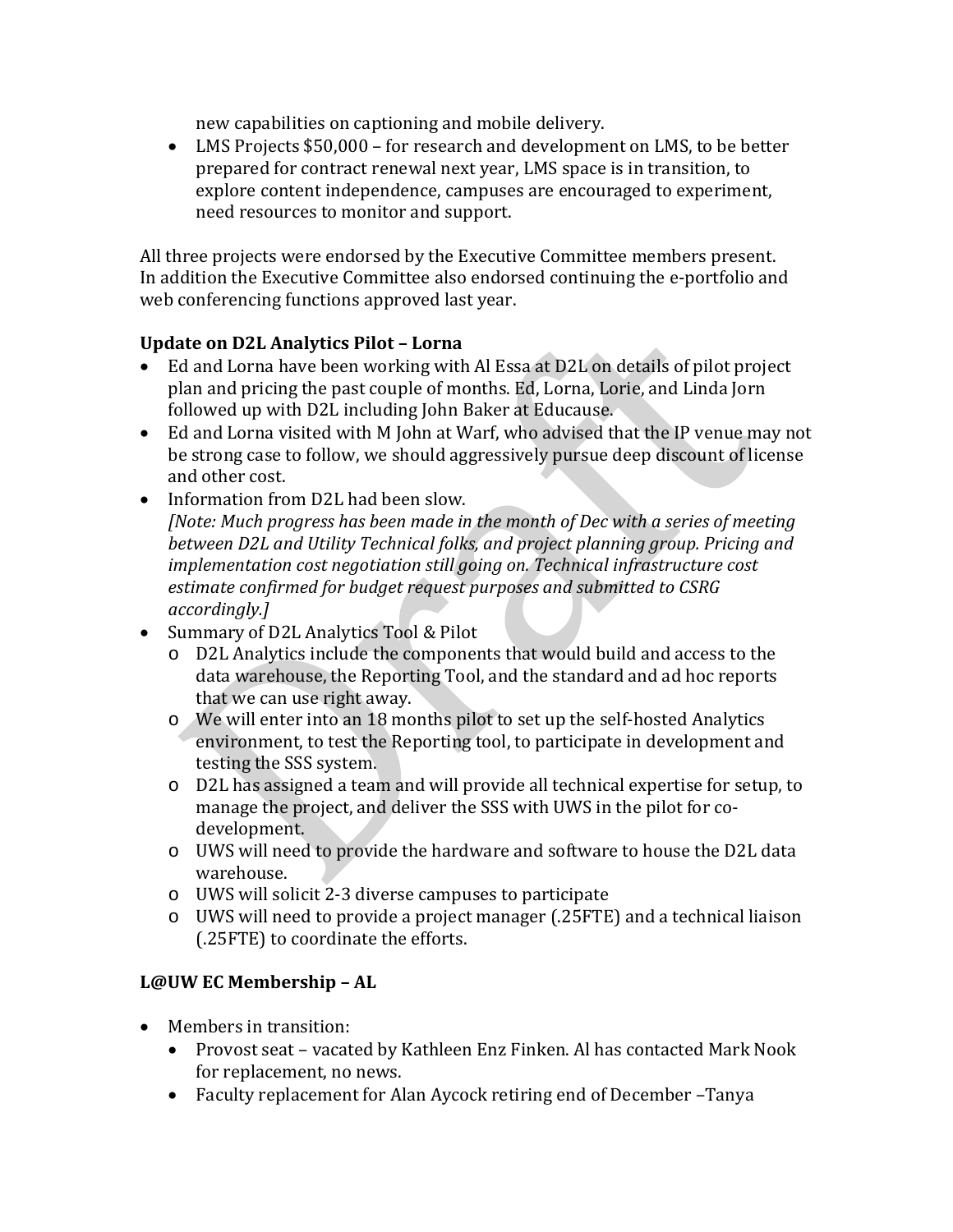Joosten was nominated. Will notify Mark Nook and invite.

### **CSRG Budget Review – Peter, Chris, Al, Lorna**

The budget subcommittee presented the budget documents and highlighted items of interest:

- No appreciable changes in operations at Utility
- The increase in operations is due to the Integration piece being moved to Academic Systems from Miler (\$230,000) to better reflect the focus of the service.
- Increase in usage of L@UW continues, which affects costs for storage, backup, and infrastructure. Purging and cleanup activities will not reduce storage because of increase in usage as more new courses are added than purged.
- D2L software costs increase are due to
	- Annual increase in student FTE license,
	- Addition of Language Packs \$16,500 for languages D2L offers for system wide access. Campus reactions are positive to enhance the learning environment, especially well received for the upper level courses.
	- Technical Account Manager \$50,000. This new program will provide more timely and direct technical support needed for our increasingly complex selfhosted environment. We will pilot the program spring semester 2012.
- Problem Solving Funds \$~300,000 Discussed above.
- Provosts were sent the CSRG budget requests. Request for input sought but Al received no input or feedback so far.
- The sub-committee will continue to finalize the documents and submit before the deadline on Dec 16.

The Budget was endorsed by the L@UW EC.

## **LMS Task Force Report Update - Lorna**

### **The LMS Task Force has met and agreed to work on the following tasks:**

• Review the membership to ensure balanced representation and expertise for the activities planned for 2011-12.

*[The LMS Task Force has since invited two new members to represent the Learning Technology area – Leif Nelson at UWGB and Kerry Huberty at UW-Oshkosh. Both accepted. ]*

- •Continue to survey the landscape and changes in the LMS market and provide a brief update to the Learn@UW Executive Committee in May 2012.
- Engage the LTDC group to actively participate in accomplishing various action items from the recommendations of the LMS Report.
- Lead the efforts in developing and facilitating a survey of UW students focused on LMS and online learning technology needs.
- Do a short study on content independence related to LMS systems, and provide recommendations to the Learn@UW Executive Committee.

#### **Respectfully submitted,**